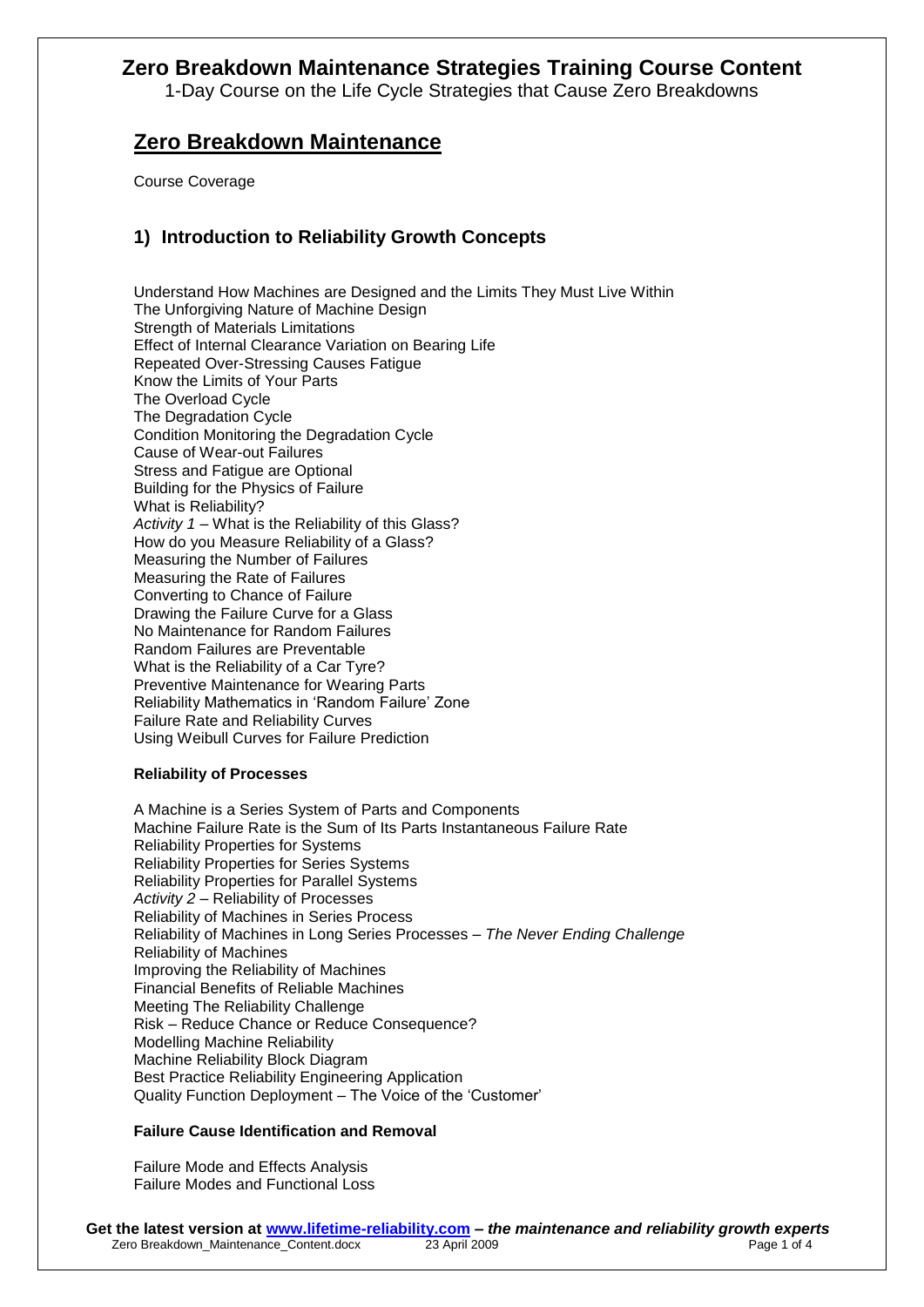1-Day Course on the Life Cycle Strategies that Cause Zero Breakdowns

### **Course Content Continued**

Failure Modes and Evidence of Failure Identifying failure modes and functional failures in a pump installation Failure Mode and Effects Analysis (FMEA)

#### **Reliability Growth**

Reliability Growth Plot of Systems Crow – AMSAA Reliability Growth Plotting

## **2) Introduction to Profit Centred Maintenance**

#### **Maintenance Vision**

The 6 Purposes of Maintenance Benefits Reliable, Productive Equipment Make Maintenance Profit Focused Turning Maintenance into a Profit Centre Develop a Plan to Reach Mastery Turn Objectives into Systematic Activities 4 Pillars of Quality Management Systems What Are the Critical Success Factors? The Benefits of Profit Centered Maintenance Organization and Control Make Maintenance a System of Processes Today's Best Practice Maintenance Methodology (still misses the target!) Choice of Maintenance Types

#### **Risk Management with Maintenance**

Maintenance Strategies for Risk Reduction Opportunity Maintenance Explained Match Maintenance Strategies to Risk Move from Reactive… to Proactive… to Risk Reduction Failure Prediction Mathematics – Weibull Reliability of Parts and Components Reliability of Systems of Parts and Components i.e. Machines Equipment Reliability Strategies

#### **The Need for Precision and Accuracy**

Precision Operation Extends Productive Life Precision Maintenance of Machinery is … Typical Standards for Precision Maintenance Program Precision Maintenance Delivers Big Savings Precision is a Serious Opportunity Using Precision Maintenance Everywhere Precision Maintenance and CBM used Together Effectively Reduce Failure

### **Risk and Equipment Criticality**

Strategies for Reliability Improvement Classical Risk Analysis Method What Risks Are Out There? Equipment Criticality Recognise Size of Equipment Risk Equipment Criticality Risk Influences Maintenance Type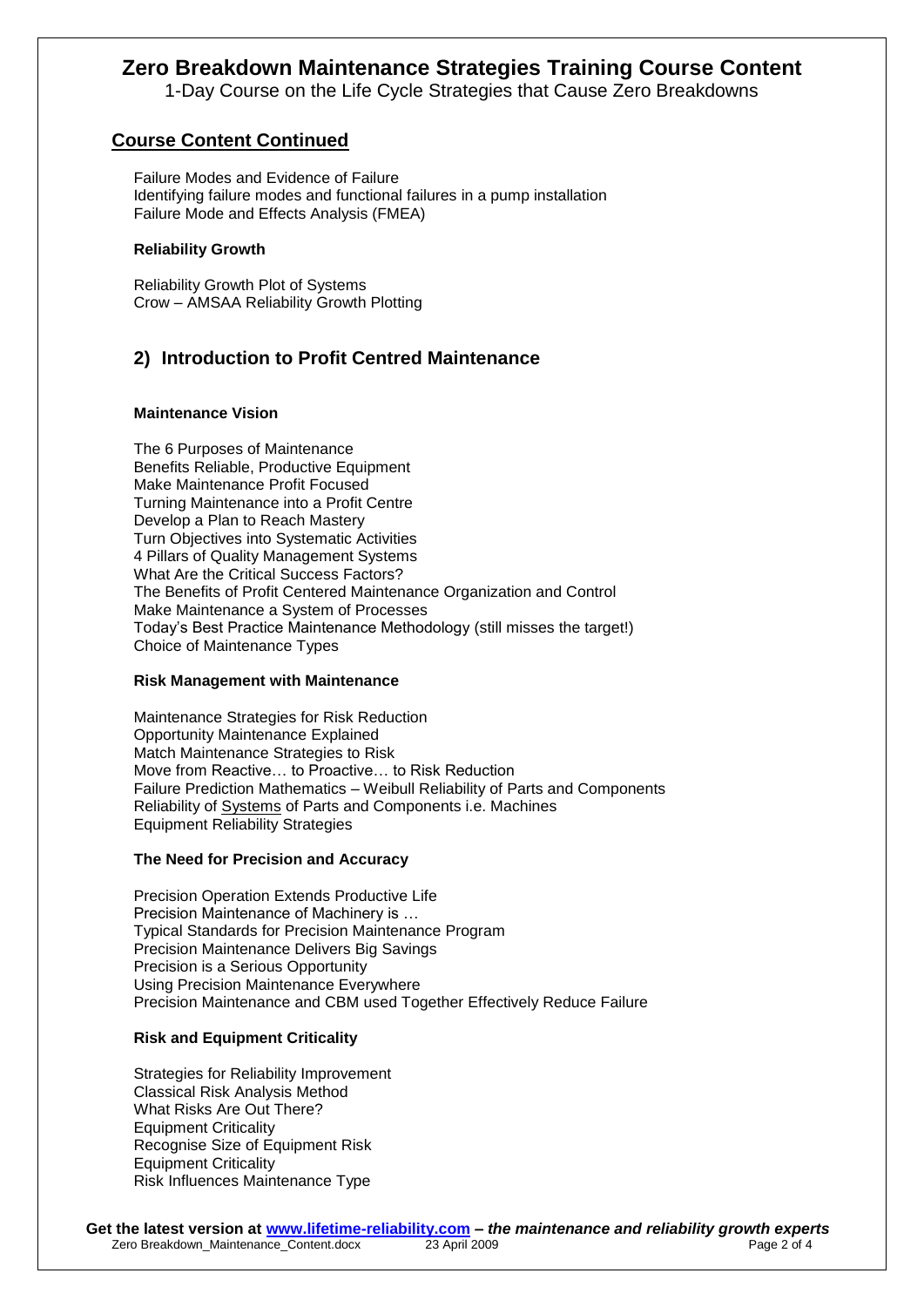1-Day Course on the Life Cycle Strategies that Cause Zero Breakdowns

## **Course Content Continued**

Base Maintenance on Operating Risk Matrix Match Maintenance and Operating Practices to Equipment Criticality *Activity 3* – Match operating and maintenance requirements to criticality **Maintenance Strategy Selection**

Determine Component-Based PM Frequency by Statistical Analysis Collecting Data for Component Statistical Analysis Selecting PM frequency depends on … Selecting PdM Frequency *Activity 4* – Imbedding good practice PM and PdM into organisations

#### **Business Systems and Processes**

Each Process is Part of a Series of Processes The Process Chains the Bind Us Reliability Properties for Series Systems

#### **Defect Elimination and Failure Prevention**

Benefits of Failure Elimination Root Cause Failure Analysis (RCFA) How RCFA Contributes To Improvement Root Cause Failure Analysis Process Root Cause Failure Analysis Example Risk Identification and Removal Worksheets Getting a measure on reliability… Journey from Repair-focused to Reliability-focused Culture How do You get a Reliability Culture? Tools on the Journey to Reliability

### **Practical Performance Indicators**

Improving Reliability by Setting Maintenance KPIs and Measuring Outcomes Meaningful Maintenance and Reliability Performance Measures

## **3) Maximum Life Cycle Profit Maintenance**

When You Design a Plant You are Designing a Business When Operating Costs are Committed The Design Process Limits Reliability Design and Operating Cost Totally Optimised Risk (DOCTOR)

### **Life Cycle Implications**

Life Cycle Risk Management Strategy Why You Need Defect Elimination and Failure Prevention Problems Waste Time, Money and Resources Eliminate Defects to Prevent Problems Count the Failure Modes Defects Cause (553) Function of Business is to Wisely Profit

### **Identify Defect and Failure True Costs**

Defects and Failures True Costs Failure Costs Surge thru the Company